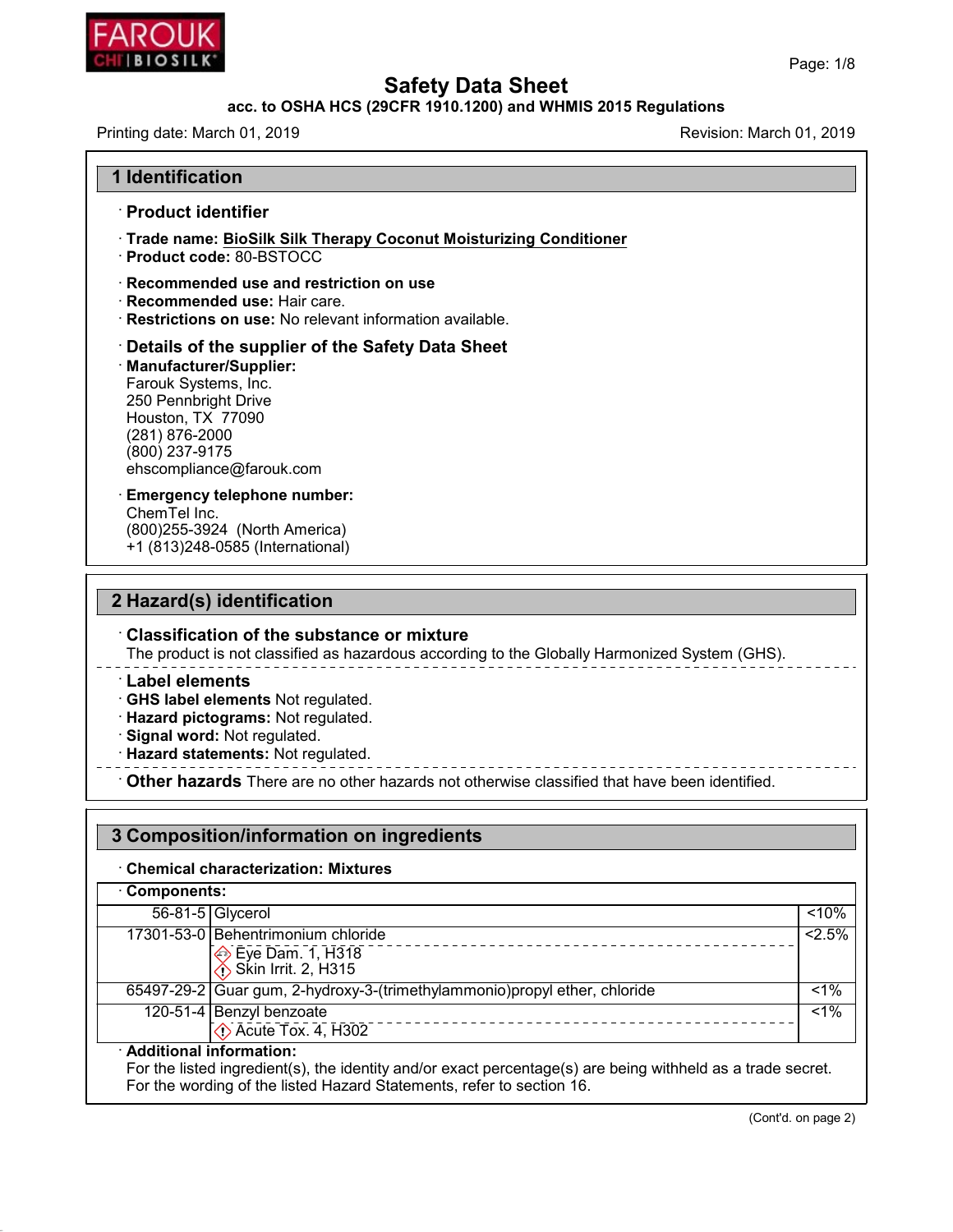

**acc. to OSHA HCS (29CFR 1910.1200) and WHMIS 2015 Regulations**

Printing date: March 01, 2019 **Revision: March 01, 2019** Revision: March 01, 2019

#### **Trade name: BioSilk Silk Therapy Coconut Moisturizing Conditioner**

(Cont'd. of page 1)

#### **4 First-aid measures**

#### · **Description of first aid measures**

· **After inhalation:** Supply fresh air; consult doctor in case of complaints.

· **After skin contact:**

Immediately rinse with water.

If skin irritation is experienced, consult a doctor.

- · **After eye contact:**
- Remove contact lenses if worn.

Rinse opened eye for several minutes under running water. If symptoms persist, consult a doctor.

#### · **After swallowing:**

Rinse out mouth and then drink plenty of water.

Do not induce vomiting; immediately call for medical help.

· **Most important symptoms and effects, both acute and delayed:**

May cause gastro-intestinal irritation if ingested.

- Nausea in case of ingestion.
- Slight irritant effect on eyes.
- · **Indication of any immediate medical attention and special treatment needed:** Treat symptomatically.

#### **5 Fire-fighting measures**

#### · **Extinguishing media**

- · **Suitable extinguishing agents:**
- The product is not flammable.

Use fire fighting measures that suit the environment.

- · **For safety reasons unsuitable extinguishing agents:** None.
- · **Special hazards arising from the substance or mixture**
- Formation of toxic gases is possible during heating or in case of fire.
- · **Advice for firefighters**
- · **Protective equipment:**

Wear self-contained respiratory protective device.

Wear fully protective suit.

#### **6 Accidental release measures**

#### · **Personal precautions, protective equipment and emergency procedures**

Ensure adequate ventilation.

Particular danger of slipping on leaked/spilled product.

Use personal protective equipment as required.

#### · **Environmental precautions**

Do not allow undiluted product or large quantities of it to reach ground water, water course or sewage system.

#### · **Methods and material for containment and cleaning up**

Towel or mop up material and collect in a suitable container.

For larger spills, add sawdust, chalk or other inert binding material, then sweep up and discard.

#### · **Reference to other sections**

48.0

See Section 7 for information on safe handling.

(Cont'd. on page 3)

Page: 2/8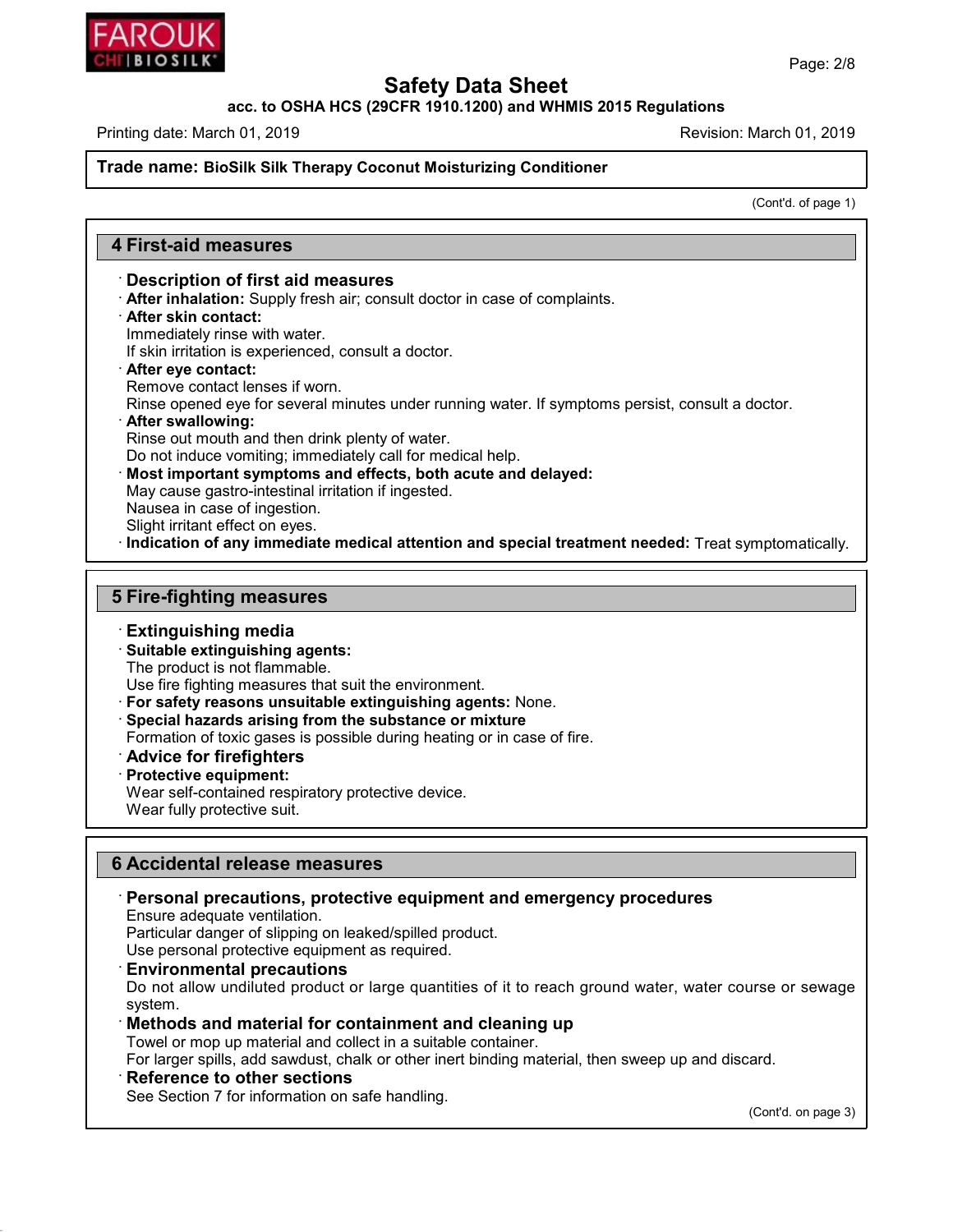

**acc. to OSHA HCS (29CFR 1910.1200) and WHMIS 2015 Regulations**

Printing date: March 01, 2019 **Printing date: March 01, 2019** Revision: March 01, 2019

**Trade name: BioSilk Silk Therapy Coconut Moisturizing Conditioner**

(Cont'd. of page 2)

See Section 8 for information on personal protection equipment. See Section 13 for disposal information.

#### **7 Handling and storage**

· **Handling**

48.0

- · **Precautions for safe handling:** Keep out of reach of children.
- · **Conditions for safe storage, including any incompatibilities** · **Requirements to be met by storerooms and receptacles:** Keep containers tightly sealed. Store at 41-95 °F / 5-30 °C. · **Information about storage in one common storage facility:** Store away from foodstuffs.
- · **Specific end use(s)** No relevant information available.

| 8 Exposure controls/personal protection                                                                                                                                                                                                                                                                                                                                                                                                                                                                                                                                                                                                                                                                                                                                                           |                                                                                       |  |  |  |
|---------------------------------------------------------------------------------------------------------------------------------------------------------------------------------------------------------------------------------------------------------------------------------------------------------------------------------------------------------------------------------------------------------------------------------------------------------------------------------------------------------------------------------------------------------------------------------------------------------------------------------------------------------------------------------------------------------------------------------------------------------------------------------------------------|---------------------------------------------------------------------------------------|--|--|--|
| <b>Control parameters</b><br>Components with limit values that require monitoring at the workplace:                                                                                                                                                                                                                                                                                                                                                                                                                                                                                                                                                                                                                                                                                               |                                                                                       |  |  |  |
|                                                                                                                                                                                                                                                                                                                                                                                                                                                                                                                                                                                                                                                                                                                                                                                                   |                                                                                       |  |  |  |
| PEL (USA)                                                                                                                                                                                                                                                                                                                                                                                                                                                                                                                                                                                                                                                                                                                                                                                         | Long-term value: 15* 5** mg/m <sup>3</sup><br>mist; *total dust **respirable fraction |  |  |  |
| TLV (USA)                                                                                                                                                                                                                                                                                                                                                                                                                                                                                                                                                                                                                                                                                                                                                                                         | TLV withdrawn-insufficient data human occup. exp.                                     |  |  |  |
| EL (Canada)                                                                                                                                                                                                                                                                                                                                                                                                                                                                                                                                                                                                                                                                                                                                                                                       | Long-term value: 10* 3** mg/m <sup>3</sup><br>*mist; **mist, respirable               |  |  |  |
| EV (Canada)                                                                                                                                                                                                                                                                                                                                                                                                                                                                                                                                                                                                                                                                                                                                                                                       | Long-term value: 10 mg/m <sup>3</sup>                                                 |  |  |  |
|                                                                                                                                                                                                                                                                                                                                                                                                                                                                                                                                                                                                                                                                                                                                                                                                   | LMPE (Mexico) Long-term value: 10 mg/m <sup>3</sup>                                   |  |  |  |
| <b>Exposure controls</b><br><b>General protective and hygienic measures:</b><br>Keep away from foodstuffs, beverages and feed.<br>Avoid contact with the eyes.<br>Wash hands before breaks and at the end of work.<br>Engineering controls: No relevant information available.<br>Breathing equipment: Not required under normal conditions of use.<br>· Protection of hands:<br>Protection may be required for spills.<br>Gloves are advised for repeated or prolonged contact.<br>· Eye protection: Follow OSHA or EU guidelines concerning the use of protective eyewear.<br>· Body protection: Protective work clothing<br>: Limitation and supervision of exposure into the environment<br>No relevant information available.<br>Risk management measures No relevant information available. |                                                                                       |  |  |  |

(Cont'd. on page 4)

Page: 3/8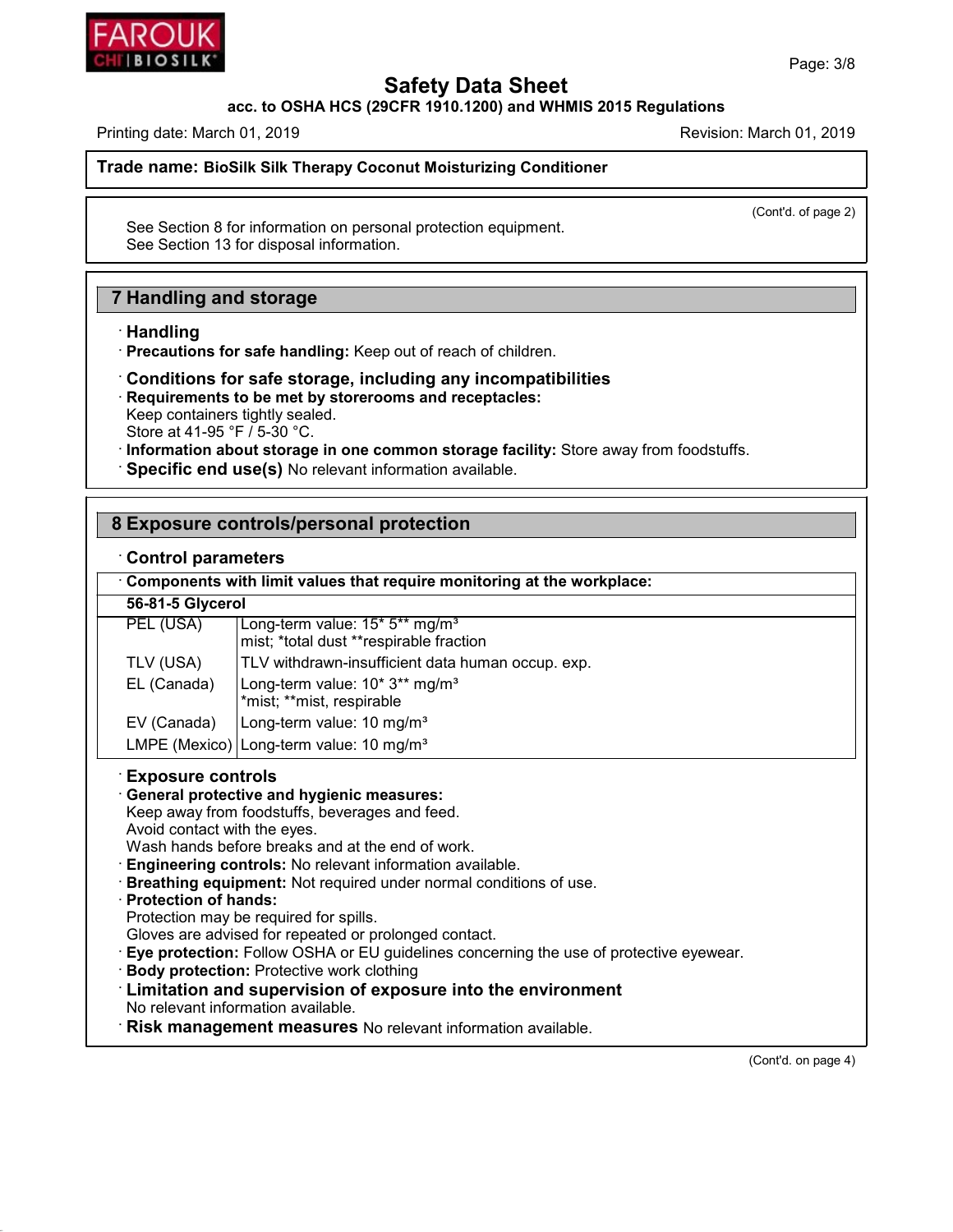

**acc. to OSHA HCS (29CFR 1910.1200) and WHMIS 2015 Regulations**

Printing date: March 01, 2019 **Printing date: March 01, 2019** Revision: March 01, 2019

#### **Trade name: BioSilk Silk Therapy Coconut Moisturizing Conditioner**

(Cont'd. of page 3)

| 9 Physical and chemical properties                         |                                               |  |  |  |
|------------------------------------------------------------|-----------------------------------------------|--|--|--|
| Information on basic physical and chemical properties      |                                               |  |  |  |
| · Appearance:                                              |                                               |  |  |  |
| Form:                                                      | Liquid                                        |  |  |  |
| Color:                                                     | According to product specification            |  |  |  |
| · Odor:                                                    | Pleasant                                      |  |  |  |
| Odor threshold:                                            | Not determined.                               |  |  |  |
| · pH-value:                                                | Not determined.                               |  |  |  |
| · Melting point/Melting range:                             | Not determined.                               |  |  |  |
| <b>Boiling point/Boiling range:</b>                        | Not determined.                               |  |  |  |
| · Flash point:                                             | Not applicable.                               |  |  |  |
| · Flammability (solid, gaseous):                           | Not applicable.                               |  |  |  |
| · Auto-ignition temperature:                               | Not determined.                               |  |  |  |
| Decomposition temperature:                                 | Not determined.                               |  |  |  |
| Danger of explosion:                                       | Product does not present an explosion hazard. |  |  |  |
| <b>Explosion limits</b>                                    |                                               |  |  |  |
| Lower:                                                     | Not determined.                               |  |  |  |
| Upper:                                                     | Not determined.                               |  |  |  |
| · Oxidizing properties:                                    | Non-oxidizing.                                |  |  |  |
| · Vapor pressure:                                          | Not determined.                               |  |  |  |
| · Density:                                                 |                                               |  |  |  |
| <b>Relative density:</b>                                   | Not determined.                               |  |  |  |
| Vapor density:                                             | Not determined.                               |  |  |  |
| <b>Evaporation rate:</b>                                   | Not determined.                               |  |  |  |
| Solubility in / Miscibility with                           |                                               |  |  |  |
| Water:                                                     | Soluble.                                      |  |  |  |
| · Partition coefficient (n-octanol/water): Not determined. |                                               |  |  |  |
| · Viscosity                                                |                                               |  |  |  |
| Dynamic:                                                   | Not determined.                               |  |  |  |
| Kinematic:                                                 | Not determined.                               |  |  |  |
| <b>Other information</b>                                   | No relevant information available.            |  |  |  |

#### **10 Stability and reactivity**

· **Reactivity:** No relevant information available.

· **Chemical stability:**

48.0

· **Thermal decomposition / conditions to be avoided:** To avoid thermal decomposition, do not overheat.

· **Possibility of hazardous reactions** Reacts with strong alkali.

· **Conditions to avoid** Excessive heat.

· **Incompatible materials** No relevant information available.

· **Hazardous decomposition products** Possible in traces.

(Cont'd. on page 5)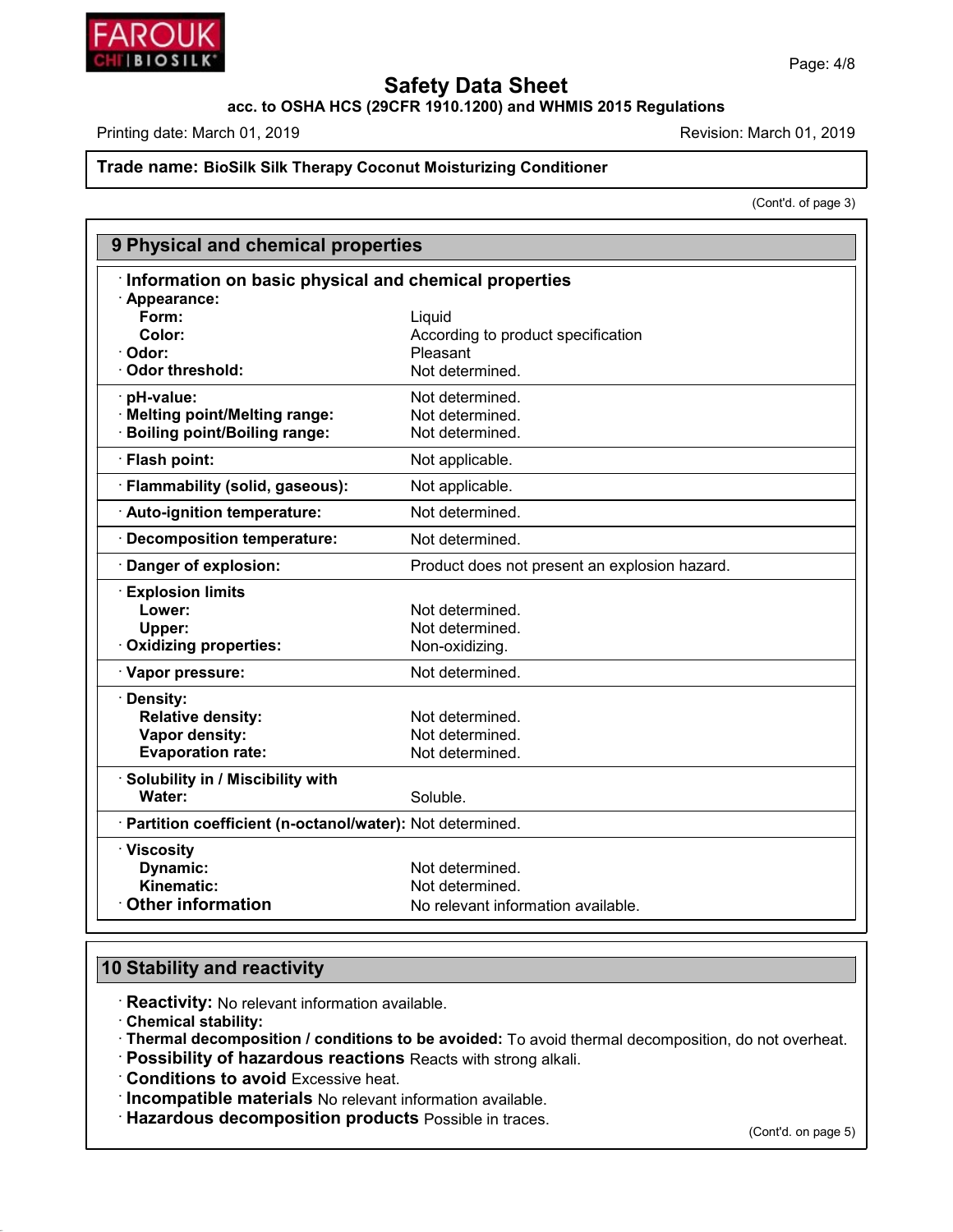

**acc. to OSHA HCS (29CFR 1910.1200) and WHMIS 2015 Regulations**

Printing date: March 01, 2019 **Revision: March 01, 2019** Revision: March 01, 2019

**Trade name: BioSilk Silk Therapy Coconut Moisturizing Conditioner**

(Cont'd. of page 4)

#### **11 Toxicological information**

#### · **Information on toxicological effects**

- · **Acute toxicity:** Based on available data, the classification criteria are not met.
- · **LD/LC50 values that are relevant for classification:** None.
- · **Primary irritant effect:**
- · **On the skin:** Based on available data, the classification criteria are not met.
- · **On the eye:** Based on available data, the classification criteria are not met.
- · **Sensitization:** Based on available data, the classification criteria are not met.

#### · **IARC (International Agency for Research on Cancer):**

None of the ingredients are listed.

· **NTP (National Toxicology Program):**

None of the ingredients are listed.

· **OSHA-Ca (Occupational Safety & Health Administration):**

None of the ingredients are listed.

· **Probable route(s) of exposure:**

- Ingestion.
- Eye contact.

Skin contact.

- · **Germ cell mutagenicity:** Based on available data, the classification criteria are not met.
- · **Carcinogenicity:** Based on available data, the classification criteria are not met.
- · **Reproductive toxicity:** Based on available data, the classification criteria are not met.
- · **STOT-single exposure:** Based on available data, the classification criteria are not met.
- · **STOT-repeated exposure:** Based on available data, the classification criteria are not met.
- · **Aspiration hazard:** Based on available data, the classification criteria are not met.

#### **12 Ecological information**

· **Toxicity**

· **Aquatic toxicity**

Harmful to aquatic life with long lasting effects.

**65497-29-2 Guar gum, 2-hydroxy-3-(trimethylammonio)propyl ether, chloride**

### LC50 0.44 mg/l (Oncorhynchus mykiss)

· **Persistence and degradability** No relevant information available.

· **Bioaccumulative potential:** No relevant information available.

· **Mobility in soil:** No relevant information available.

#### · **Additional ecological information**

· **General notes:**

48.0

Do not allow undiluted product or large quantities of it to reach ground water, water course or sewage system.

#### · **Results of PBT and vPvB assessment**

· **PBT:** Not applicable.

- · **vPvB:** Not applicable.
- · **Other adverse effects** No relevant information available.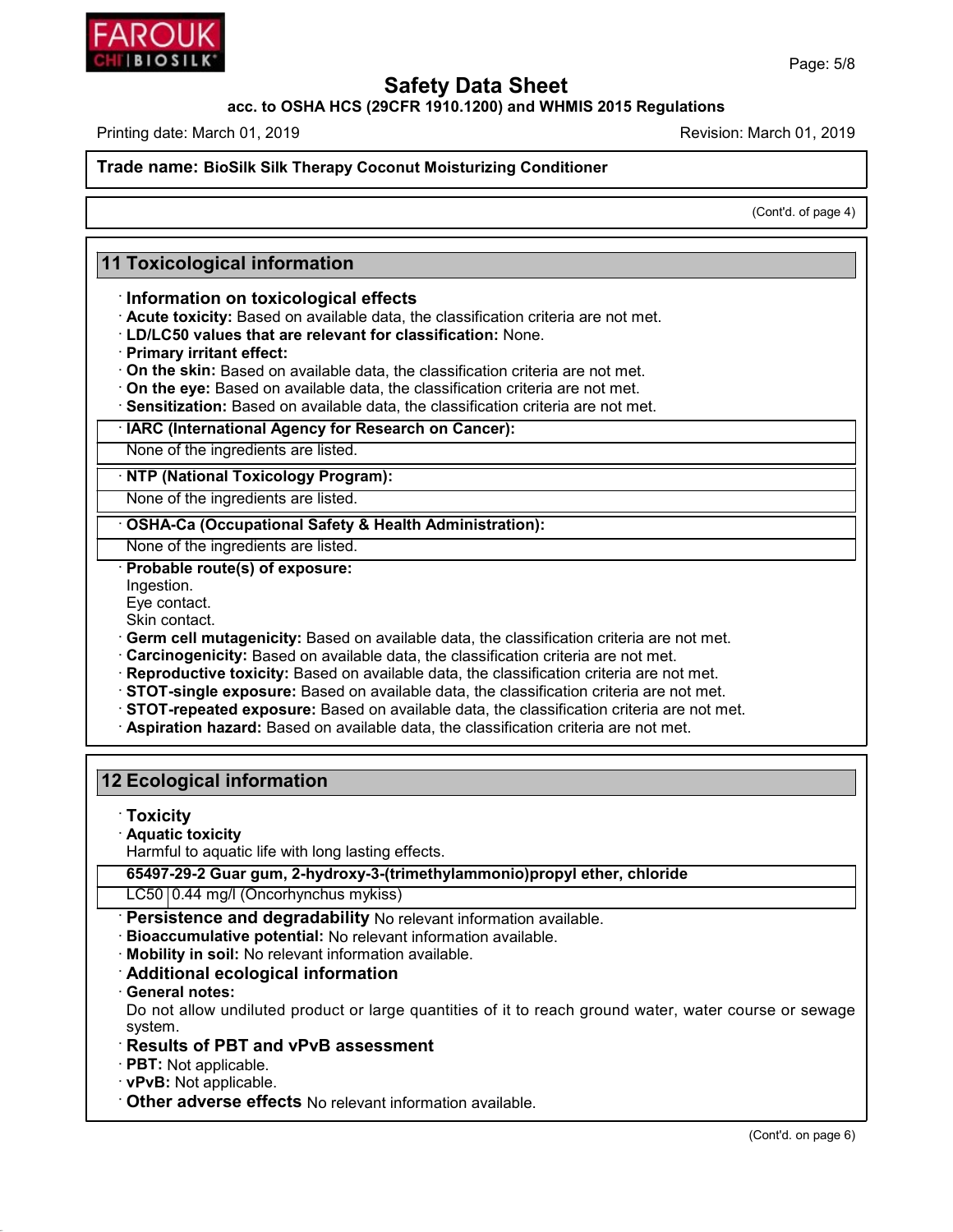

**acc. to OSHA HCS (29CFR 1910.1200) and WHMIS 2015 Regulations**

Printing date: March 01, 2019 **Revision: March 01, 2019** Revision: March 01, 2019

**Trade name: BioSilk Silk Therapy Coconut Moisturizing Conditioner**

(Cont'd. of page 5)

#### **13 Disposal considerations**

#### · **Waste treatment methods**

#### · **Recommendation:**

Smaller quantities can be disposed of with household waste.

Small amounts may be diluted with plenty of water and washed away. Dispose of bigger amounts in accordance with Local Authority requirements.

The user of this material has the responsibility to dispose of unused material, residues and containers in compliance with all relevant local, state and federal laws and regulations regarding treatment, storage and disposal for hazardous and nonhazardous wastes.

#### · **Uncleaned packagings**

· **Recommendation:** Disposal must be made according to official regulations.

| <b>14 Transport information</b>                                                   |                 |
|-----------------------------------------------------------------------------------|-----------------|
| $\cdot$ UN-Number<br>· DOT, ADR/RID/ADN, IMDG, IATA                               | Not regulated.  |
| $\cdot$ UN proper shipping name<br>· DOT, ADR/RID/ADN, IMDG, IATA                 | Not regulated.  |
| · Transport hazard class(es)                                                      |                 |
| · DOT, ADR/RID/ADN, IMDG, IATA<br>· Class                                         | Not regulated.  |
| · Packing group<br>· DOT, ADR/RID/ADN, IMDG, IATA                                 | Not regulated.  |
| <b>Environmental hazards</b><br>· Marine pollutant:                               | No.             |
| $\cdot$ Special precautions for user                                              | Not applicable. |
| Transport in bulk according to Annex II of<br><b>MARPOL73/78 and the IBC Code</b> | Not applicable. |

#### **15 Regulatory information**

· **Safety, health and environmental regulations/legislation specific for the substance or mixture**

· **United States (USA)**

· **SARA**

48.0

· **Section 302 (extremely hazardous substances):**

None of the ingredients are listed.

· **Section 355 (extremely hazardous substances):**

None of the ingredients are listed.

(Cont'd. on page 7)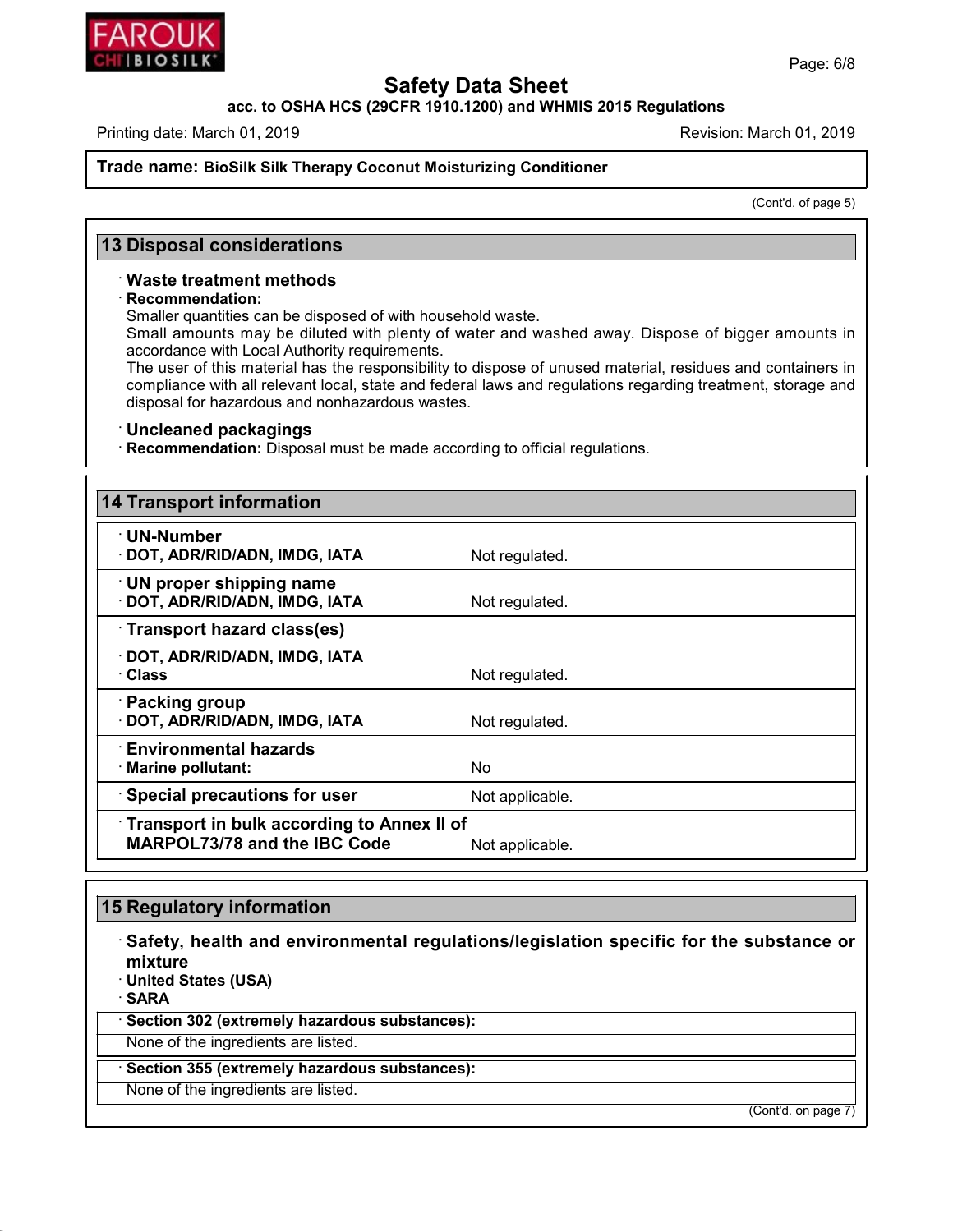

#### **acc. to OSHA HCS (29CFR 1910.1200) and WHMIS 2015 Regulations**

Printing date: March 01, 2019 **Printing date: March 01, 2019** Revision: March 01, 2019

#### **Trade name: BioSilk Silk Therapy Coconut Moisturizing Conditioner**

(Cont'd. of page 6)

· **Section 313 (Specific toxic chemical listings):**

None of the ingredients are listed.

· **TSCA (Toxic Substances Control Act)**

All ingredients are listed or exempt.

· **Proposition 65 (California)**

· **Chemicals known to cause cancer:**

None of the ingredients are listed.

· **Chemicals known to cause developmental toxicity for females:**

None of the ingredients are listed.

· **Chemicals known to cause developmental toxicity for males:**

None of the ingredients are listed.

· **Chemicals known to cause developmental toxicity:**

None of the ingredients are listed.

· **EPA (Environmental Protection Agency):**

None of the ingredients are listed.

· **IARC (International Agency for Research on Cancer):**

None of the ingredients are listed.

· **Canadian Domestic Substances List (DSL) (Substances not listed.):**

All ingredients are listed or exempt.

### **16 Other information**

48.0

This information is based on our present knowledge. However, this shall not constitute a guarantee for any specific product features and shall not establish a legally valid contractual relationship.

#### · **Abbreviations and acronyms:**

ADR: European Agreement concerning the International Carriage of Dangerous Goods by Road IMDG: International Maritime Code for Dangerous Goods DOT: US Department of Transportation IATA: International Air Transport Association CAS: Chemical Abstracts Service (division of the American Chemical Society) LC50: Lethal concentration, 50 percent LD50: Lethal dose, 50 percent PBT: Persistant, Bio-accumulable, Toxic vPvB: very Persistent and very Bioaccumulative OSHA: Occupational Safety & Health Administration Acute Tox. 4: Acute toxicity – Category 4 Skin Irrit. 2: Skin corrosion/irritation – Category 2 Eye Dam. 1: Serious eye damage/eye irritation – Category 1 · **Sources** Website, European Chemicals Agency (echa.europa.eu) Website, US EPA Substance Registry Services (ofmpub.epa.gov/sor internet/registry/substreg/home/ overview/home.do) Website, Chemical Abstracts Registry, American Chemical Society (www.cas.org) Patty's Industrial Hygiene, 6th ed., Rose, Vernon, ed. ISBN: 978-0-470-07488-6 Casarett and Doull's Toxicology: The Basic Science of Poisons, 8th Ed., Klaasen, Curtis D.,ed., ISBN: 978-0-07-176923-5. Safety Data Sheets, Individual Manufacturers (Cont'd. on page 8)